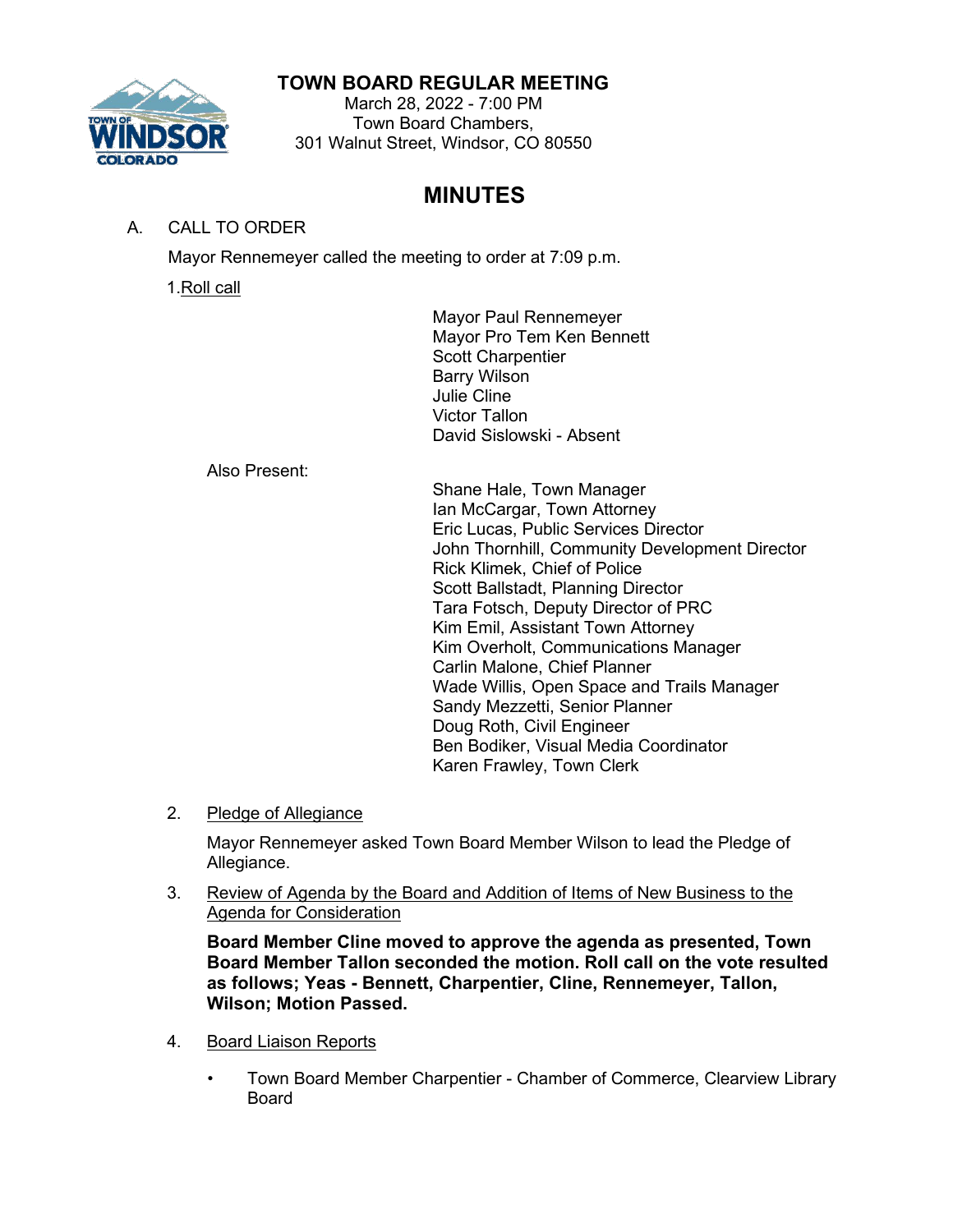Town Board Member Charpentier reported that the Clearview Library Board has not met since the last provided update.

Town Board Member Charpentier reported that the Chamber of Commerce has completed the strategic plan. There are currently three hundred sixty-six members who are active members of the Chamber. The Chamber has completed drafting its ethics and whistleblower policies. The Chamber held its first WOW (women of Windsor) gala which was a sold-out event.

• Town Board Member Wilson - Planning Commission, Larimer County Behavioral Health Policy Council

Town Board Member Wilson reported that the Planning Commission approved the Trevenna Annexation which will be on the agenda tonight. They also changed their bylaws to allow for remote participation in the meetings when needed.

Town Board Member Wilson reported that Larimer County Behavioral Health Policy Council has not met since the last provided update.

• Mayor Pro Tem Bennett – Water and Sewer Board, 34, and I-25 Coalition's, Windsor Arts Commission

Mayor Pro Tem Bennett reported that the Water and Sewer Board has not met since the last provided update.

Mayor Pro Tem Bennett reported that the US 34 and I-25 Coalition's have not met since the last provided update.

Mayor Pro Tem Bennett reported that the Windsor Arts Commission approved the bylaws, approved the officers, and started a discussion on an outdoor community art project.

• Town Board Member Cline – Tree Board, Poudre River Trail Corridor Authority, Historic Preservation Commission

Town Board Member Cline reported that the Tree Board met and staff provided a presentation on water. Discussions regarding Arbor Day programs were held as well as discussions regarding the winners of the poster contest.

Town Board Member Cline reported that the Historic Preservation Commission has not met since the last provided update.

Town Board Member Cline reported that the Poudre River Trail Corridor Authority has not met since the last provided update. The Poudre River Trail Corridor Authority is gearing up for the trail-a-thon which will be held June through August.

• Town Board Member Tallon - Parks, Recreation and Culture Advisory Board, Great Western Trail Authority

Town Board Member Tallon reported that both boards have not met since the last provided update.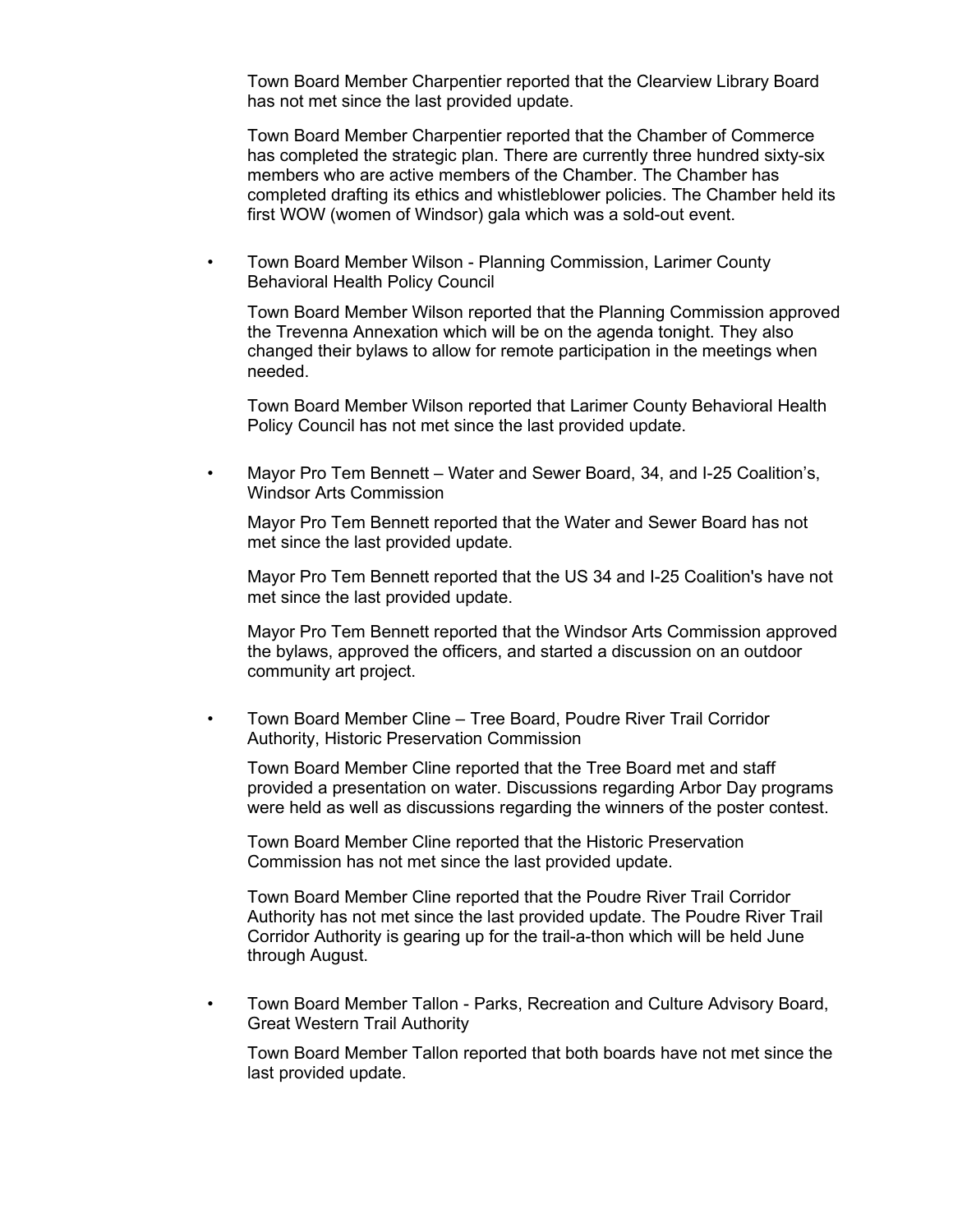• Town Board Member Sislowski - Windsor Housing Authority, Windsor Severance Fire District

Town Board Member Sislowski was absent, no report was provided.

• Mayor Rennemeyer - Downtown Development Authority, North Front Range MPO

Mayor Rennemeyer reported that the North Front Range MPO has not met since the last provided update.

Mayor Rennemeyer reported that the Downtown Development Authority took action on a Resolution for budget, as well as approval of a façade improvement grant.

#### 5. Public Invited to be Heard

Mayor Rennemeyer opened the meeting up for public comment, to which there was none.

#### B. CONSENT CALENDAR

1. Minutes of the March 14, 2022 Town Board Regular Meeting - K. Frawley, Town Clerk

**Town Board Member Wilson moved to approve the consent calendar as presented, Town Board Member Tallon seconded the motion. Roll call on the vote resulted as follows; Yeas - Bennett, Charpentier, Cline, Rennemeyer, Tallon, Wilson; Motion Passed.**

### C. BOARD ACTION

1. Public Hearing - Ordinance No. 2022-1646 - An Ordinance Approving the Trevenna Annexation to the Town of Windsor, establishment of zoning - John Donaldson (WNDSR15, LLC), owner and applicant / Kristin Turner (TB Group), applicant's representative

The applicant, Mr. John Donaldson, represented by Ms. Kristin Turner of TB Group (Birdsall Group) has submitted:

• A petition to annex approximately 86.54 acres to the Town of Windsor and establish zoning as Single Family Residential (SF-2) zone district.

The subject property is located on the northeast corner of North15th Street the Jacoby Road alignment, southwest of the Great Western Railway.

The Land Use Plan of the 2016 Comprehensive Plan designates this property as Single Family Residential, consistent with the proposed zoning.

**Town Board Member Tallon moved to open the public hearing, Board Member Cline seconded the motion. Roll call on the vote resulted as follows; Yeas - Bennett, Charpentier, Cline, Rennemeyer, Tallon, Wilson; Motion Passed.**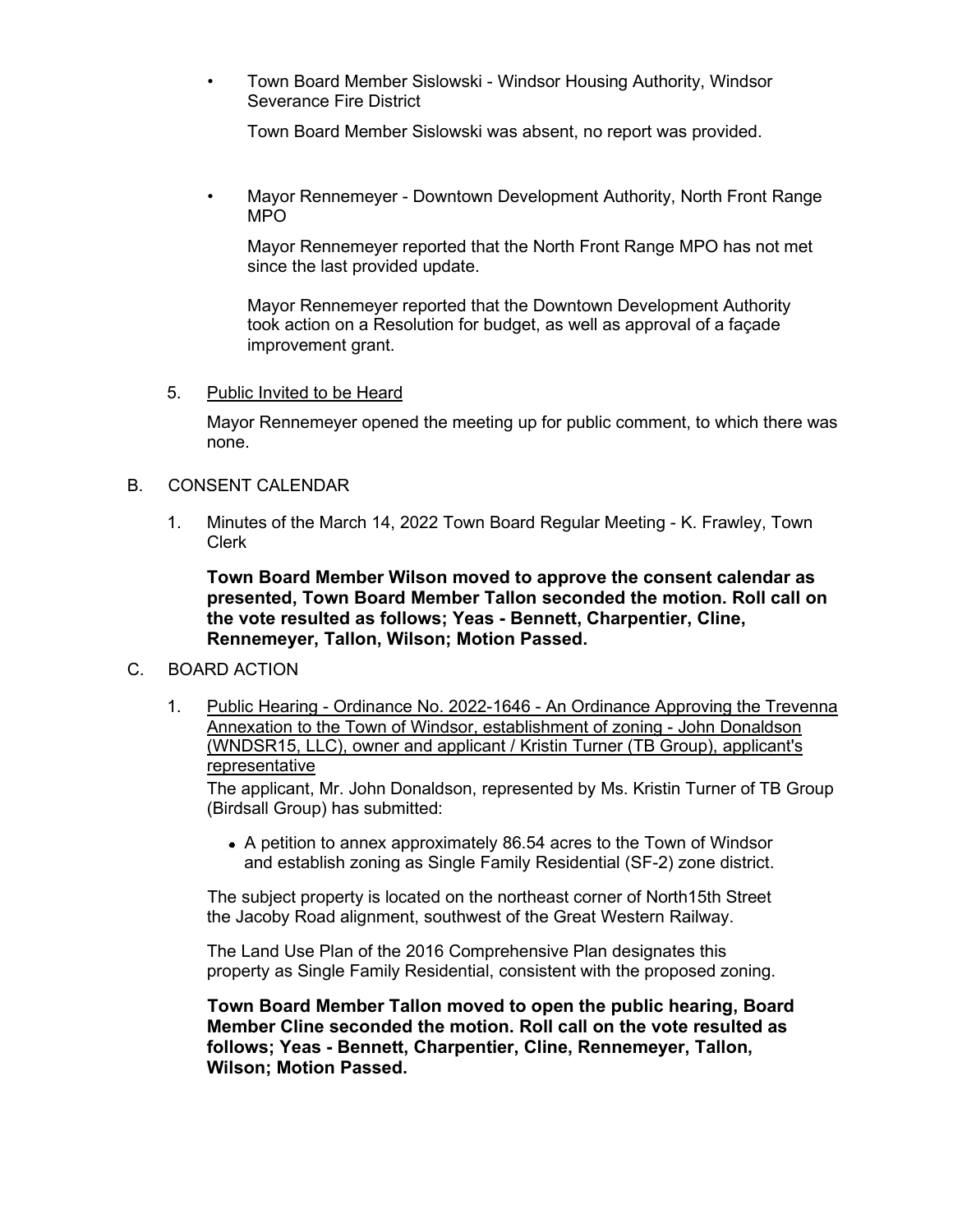Discussion ensued between Town Board and staff.

Mayor Rennemeyer opened the meeting up for public comment.

Ralph Townsend at 1069 Grand Avenue addressed the Board regarding concerns about traffic increasing with the annexation and requesting that a fourway stop be considered at 11th and Grand to be considered during the building phase.

John Neal at 1072 Grand Avenue addressed the Board about the same concerns as Mr. Townsend and voiced that he would prefer for the housing type to be SF1, not SF2. Mr. Neal would appreciate considering a roundabout at the far end of 11th.

Mike McFadden at 33664 CR 15 addressed the Board about how much the sidewalk and bike lane will move toward their property. Staff stated that without a development plan, it is hard to determine at this time.

### **Town Board Member Tallon moved to close the public hearing, Board Member Cline seconded the motion. Roll call on the vote resulted as follows; Yeas - Bennett, Charpentier, Cline, Rennemeyer, Tallon, Wilson; Motion Passed.**

2. Resolution No. 2022-15 - A Resolution Making Certain Findings of Fact Pursuant to Section 31-12-110 C.R.S., Concerning the Trevenna Annexation to the Town of Windsor – John Donaldson (WNDSR15, LLC), owner and applicant / Kristin Turner (TB Group), applicant's representative

Please see the previous information presented at public hearing.

**Town Board Member Tallon moved to approve Resolution No. 2022-15, Board Member Cline seconded the motion. Roll call on the vote resulted as follows; Yeas - Bennett, Charpentier, Cline, Rennemeyer, Tallon, Wilson; Motion Passed.**

3. Ordinance No. 2022-1646 - An Ordinance Approving the Trevenna Annexation to the Town of Windsor and establishment of zoning - John Donaldson (WNDSR15, LLC), owner and applicant / Kristin Turner (TB Group), applicant's representative

Please see the previous information presented at the public hearing.

**Town Board Member Tallon moved to approve Ordinance No. 2022-1646, Town Board Member Wilson seconded the motion. Roll call on the vote resulted as follows; Yeas - Bennett, Charpentier, Cline, Rennemeyer, Tallon, Wilson; Motion Passed.**

4. Resolution No. 2022-16 A Resolution Approving the Town of Windsor 2022 Open Space and Trails Strategic Plan

The Open Space and Trails Strategic Draft Plan was presented at the February 14th Town Board Work Session by Logan Simpson Design and PROS Consulting. Since then the plan was posted on the Project Connect platform with a survey asking if the plan vision and goals, open space recommendations and trails prioritization accurately reflect the community's vision.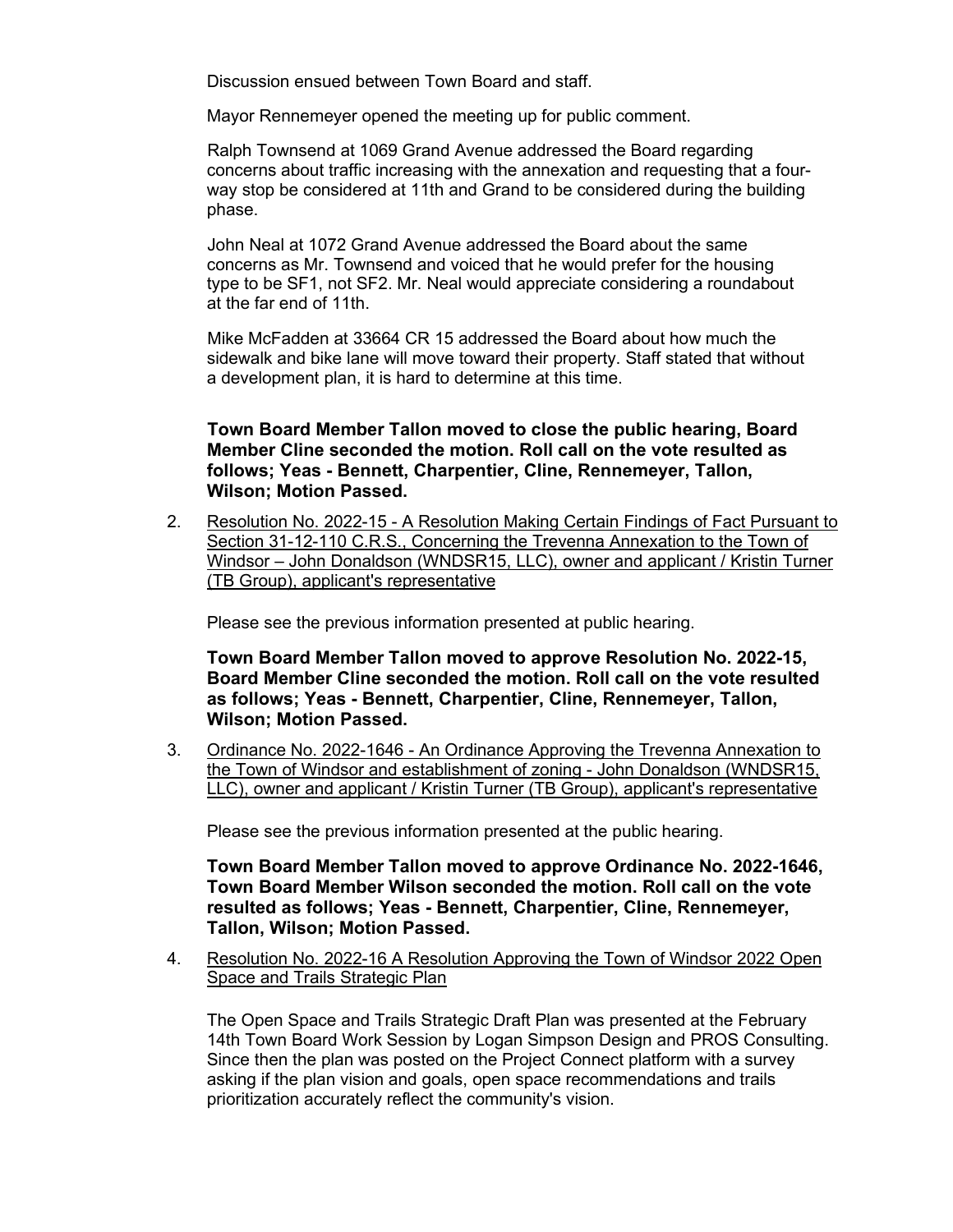Discussion ensued between Town Board and staff.

**Mayor Pro Tem Bennett moved to approve Resolution No. 2022-16, Town Board Member Tallon seconded the motion. Roll call on the vote resulted as follows; Yeas - Bennett, Charpentier, Cline, Rennemeyer, Tallon, Wilson; Motion Passed.**

5. Ordinance No. 2022 - 1647 - An Ordinance Repealing Chapter 11, Article VIII, In Its Entirety, and Also Repealing and Replacing Chapter 10, Article IX of the Windsor Municipal Code Regarding Regulations Applicable to Conduct of Persons in Town-Owned Parks, Open Space, and Trails in the Town of Windsor, Colorado

In recent years, the Town has experienced exponential growth and with that staff has seen the use of Windsor parks, open spaces and trails increase dramatically. In an effort to help ensure users continued enjoyment, staff reviewed our current ordinances related to use of our public resources found within our parks, open spaces and trails and identified a need to ensure we have the appropriate tools available to preserve and protect our parks, trails and open space resources.

### **Town Board Member Wilson moved to approve Ordinance No.2022-1647, Board Member Cline seconded the motion. Roll call on the vote resulted as follows; Yeas - Bennett, Charpentier, Cline, Rennemeyer, Tallon, Wilson; Motion Passed.**

- D. COMMUNICATIONS
	- 1. Communications from Town Attorney

Per Mr. McCargar, there will be an executive session this evening and the entire agenda item in full will need to be recited.

2. Communications from Town Staff

Per Chief Klimek, April 9th Windsor will host the Polar Plunge and 5K run. Sargeant Shainline has tendered his notice of retirement effective April 22nd.

Per Mr. Ballstadt, congratulations to Sandy Mezzetti on moving into the roll of Senior Planner to replace Paul Hornbeck.

- a. Windsor Police Department February 2022 Statistical Report
- 3. Communications from Town Manager

Per Mr. Hale, Thursday will be the parking study open house at Windsor Severance Fire District station 1 from 5:30 to 7:00 pm.

4. Communications from Town Board

Town Board Member Cline reminded the public that the election is currently happening and to vote if in a district that is on the ballot.